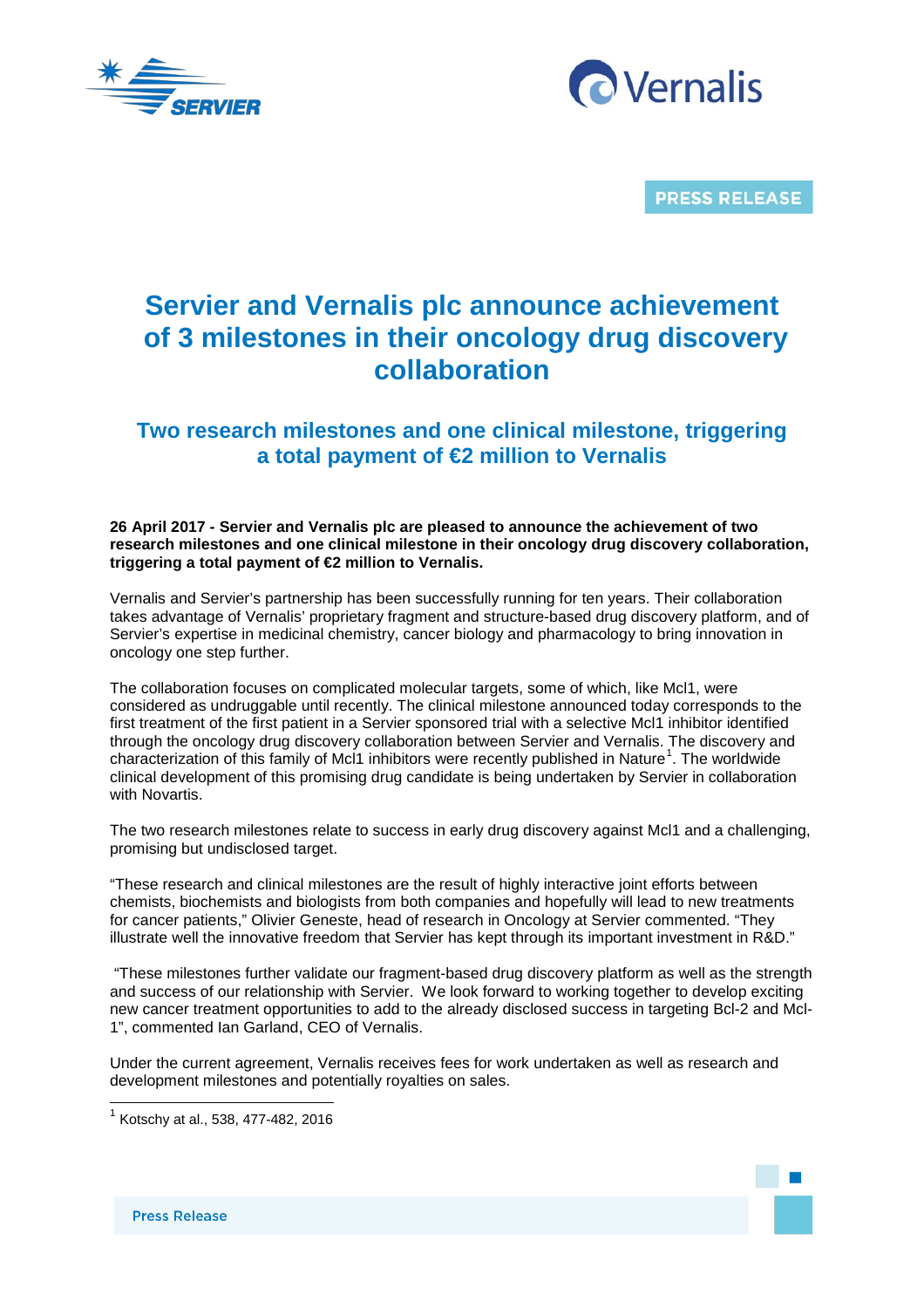



*The information contained within this announcement is deemed to constitute inside information as stipulated under the Market Abuse Regulations (EU) No. 596/2014. Upon the publication of this announcement this inside information is now considered to be in the public domain.*

### **About Servier**

Servier is an international pharmaceutical company governed by a non- profit foundation with its headquarters in Suresnes (France). With a strong international presence in 148 countries and a turnover of 4 billion euros in 2016, Servier employs 21 000 people worldwide. Corporate growth is driven by Servier's constant search for innovation in five areas of excellence: cardiovascular diseases, diabetes, cancers, immune-inflammatory diseases, and neurodegenerative diseases, as well as by its activities in high-quality generic drugs. Being completely independent, the Group reinvests 25% of turnover (excluding generics) in research and development and uses all its profits for growth.

Becoming a key player in oncology is part of Servier's long-term strategy. Currently, there are nine new molecular entities in clinical development in this area, targeting breast and lung cancers and other solid tumors, as well as various leukemias and lymphomas. This portfolio of innovative cancer treatments is being developed with partners worldwide, and covers different cancer hallmarks, including cytotoxics, proapoptotics, targeted, immune and cellular therapies.

More information: www.servier.com

#### **About Vernalis**

Vernalis is a revenue generating, commercial stage pharmaceutical company with significant expertise in drug development. The Group has three approved products: Tuzistra® XR targeting the US prescription cough-cold market; Moxatag®, a once-daily formulation of the antibiotic, amoxicillin, indicated for the treatment of tonsillitis and/or pharyngitis secondary to Streptococcus pyogenes in adults and pediatric patients 12 years and older; and frovatriptan for the acute treatment of migraine. It has an exclusive licensing agreement to develop and commercialise multiple novel products focused on the US prescription cough-cold market as well as eight programmes in its NCE development pipeline. Vernalis has also significant expertise in fragment and structure based drug discovery which it leverages to enter into collaborations with larger pharmaceutical companies. The Company's technologies, capabilities and products have been endorsed over the last five years by collaborations with leading pharmaceutical companies, including Asahi Kasei Pharma, Biogen Idec, Endo, GSK, Genentech, Lundbeck, Menarini, Novartis, Servier, and Tris.

For further information about Vernalis, please visit www.vernalis.com.

## **Enquiries**

#### **Servier**

Karine Bousseau Servier External Communications Tel: +33 1 5572 6037 Email: media@servier.com

**Vernalis plc: +44 (0) 118 938 0015** Ian Garland, Chief Executive Officer David Mackney, Chief Financial Officer

**Canaccord Genuity Limited (Nominated Adviser and Joint +44 (0) 20 7523 8000**